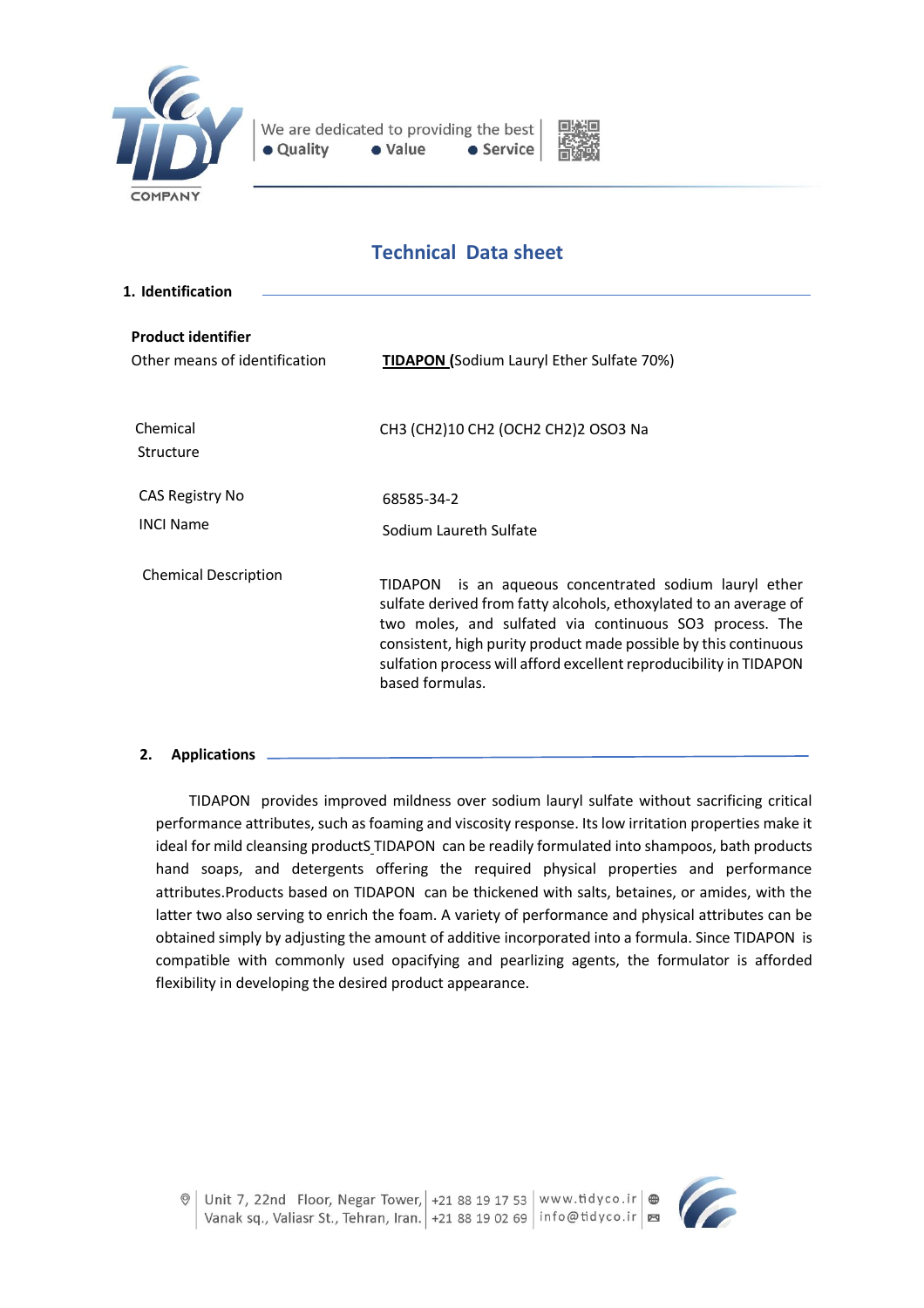



#### **3. Typical Properties**

| <b>Typical Properties</b>              |                   |  |
|----------------------------------------|-------------------|--|
| Appearance at 25°C                     | Mobile paste      |  |
| Actives% (MW 384)                      | $68 - 72$         |  |
| Unsulfated Alcohol                     | 2 max             |  |
| Sodium Chloride, %                     | $0.5$ max         |  |
| Sodium Sulfate, %                      | $1.5 \text{ max}$ |  |
| pH, 10% aqueous                        | $7.0 - 9.0$       |  |
| Color, %T at 440 nm, 25% active        | 90 min            |  |
| Flash Point (PMCC), °C (°F)            | $>94$ ( $>201$ )  |  |
| Freeze Point, °C (°F)                  | 5(40)             |  |
| Boiling Point, °C (°F)                 | $>100$ ( $>212$ ) |  |
| Density at 25 °C, g/ml (lbs/U.S. gal.) | 1.03(8.6)         |  |
| Critical Micelle Concentration, mg/L   | 279               |  |
| RVOC, U.S. EPA, %                      | $\Omega$          |  |
| Preservative                           | Not required      |  |

#### **Environmental Effects**

TIDAPON is readily biodegradable. A detailed biodegradability statement is available upon request.

#### **Health Effects**

Product is slightly to practically non-toxic orally (LD50 >5 g/kg).and it causes minimal skin and moderate eye irritation at 10% active

#### **Storage & Handling**

Normal safety precautions (i.e., gloves and safety goggles) should be employed when handling TIDAPON . Contact with the eyes and prolonged contact with the skin should be avoided. Wash thoroughly after handling material.

The recommended dilution procedure for TIDAPON is to heat the precalculated water charge to 30-40 °C (86-104 °F). While agitating, add the TIDAPON at such a rate as to allow the product to dissolve without forming large gel masses. If excessive foam is generated, decrease agitation. All inorganic salts should be added once a clear solution of desired activity has been obtained.

It is recommended that TIDAPON be stored in sealed containers and kept at temperatures between 32- 43 °C (90-110 °F). Avoid overheating or freezing. If material is frozen, heat mildly using warm water tracing.